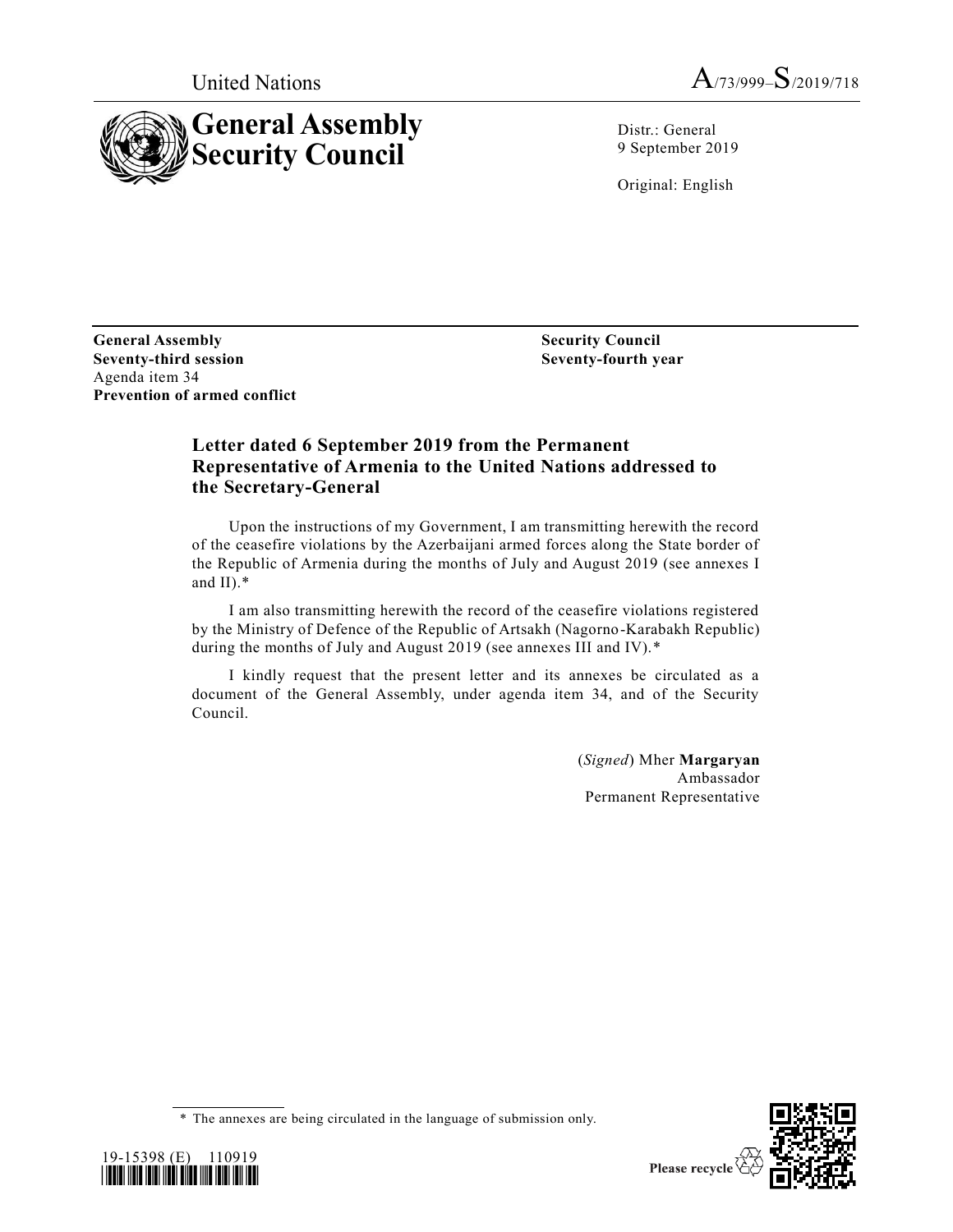**Annex I to the letter dated 6 September 2019 from the Permanent Representative of Armenia to the United Nations addressed to the Secretary-General**

# **Violations of the ceasefire by the armed forces of the Republic of Azerbaijan along the State border with the Republic of Armenia, 1–31 July 2019**

| Date   | Direction                                              | Incidents                | Type of weapons/shots                                                |
|--------|--------------------------------------------------------|--------------------------|----------------------------------------------------------------------|
| 1 July | <b>Vayots Dzor and Ararat regions</b>                  | 7                        | Large-calibre sniper weapons: 99                                     |
|        | Areni                                                  | $\overline{\mathbf{4}}$  | (Paruyr Sevak: 9, Areni: 90)                                         |
|        | Paruyr Sevak                                           | 3                        | Large-calibre machine guns: 40                                       |
| 2 July | Tavush, Vayots Dzor and Gegharkunik regions            | 19                       | Small arms and light weapons: 189                                    |
|        | Chinari                                                | 1                        | Small-calibre sniper weapons: 15                                     |
|        | Berdavan                                               | 10                       | Large-calibre sniper weapons: 60                                     |
|        | Areni                                                  | 6                        | (Areni)                                                              |
|        | Daranak                                                | 1                        |                                                                      |
|        | Vahan                                                  | 1                        |                                                                      |
| 3 July | Tavush, Vayots Dzor and Ararat regions                 | 17                       | Small arms and light weapons: 112                                    |
|        | Berdavan                                               | 12                       | Small-calibre sniper weapons: 10                                     |
|        | Areni                                                  | $\mathbf{1}$             | Large-calibre sniper weapons: 64                                     |
|        | Chiva                                                  | 1                        | (Berdavan: 25; Paruyr Sevak: 24;<br>Areni: 15)                       |
|        | Yeraskh                                                | 2                        | Large-calibre machine guns: 355                                      |
|        | Paruyr Sevak                                           | 1                        |                                                                      |
| 4 July | Tavush, Gegharkunik, Vayots Dzor and Ararat            | 19                       | Small arms and light weapons: 162                                    |
|        | regions                                                |                          | Small-calibre sniper weapons: 21                                     |
|        | Aygedzor                                               | 1                        | Large-calibre sniper weapons:<br>48<br>(Paruyr Sevak: 23; Chiva: 25) |
|        | Berdavan                                               | $\overline{\phantom{0}}$ | Large-calibre machine guns: 31                                       |
|        | Vahan                                                  | $\mathfrak{D}$           |                                                                      |
|        | Chambarak                                              | 1                        |                                                                      |
|        | Chiva                                                  | 1                        |                                                                      |
|        | Paruyr Sevak                                           | 9                        |                                                                      |
| 5 July | Tavush, Gegharkunik, Vayots Dzor and Ararat<br>regions | 15                       | Small arms and light weapons: 91                                     |
|        | Voskepar                                               | 1                        | Small-calibre sniper weapons: 15<br>Large-calibre sniper weapons: 42 |
|        | Baghanis                                               | 1                        | (Berdavan: 24; Paruyr Sevak: 12;                                     |
|        | Berdavan                                               | 3                        | Chiva: 6)                                                            |
|        | Ttu Jur                                                | 1                        |                                                                      |
|        | Chiva                                                  | 1                        |                                                                      |
|        | Paruyr Sevak                                           | 8                        |                                                                      |
| 6 July | Tavush, Vayots Dzor and Ararat regions                 | 7                        | Small arms and light weapons: 195                                    |
|        | Koti                                                   | $\mathfrak{D}$           | Large-calibre sniper weapons: 5                                      |
|        |                                                        | 1                        | (Paruyr Sevak: 1; Areni: 4)                                          |
|        | Areni<br>Chiva                                         |                          | Large-calibre machine guns: 24                                       |
|        |                                                        | 2                        |                                                                      |
|        | Paruyr Sevak                                           | 1                        |                                                                      |
|        | Yeraskh                                                | 1                        |                                                                      |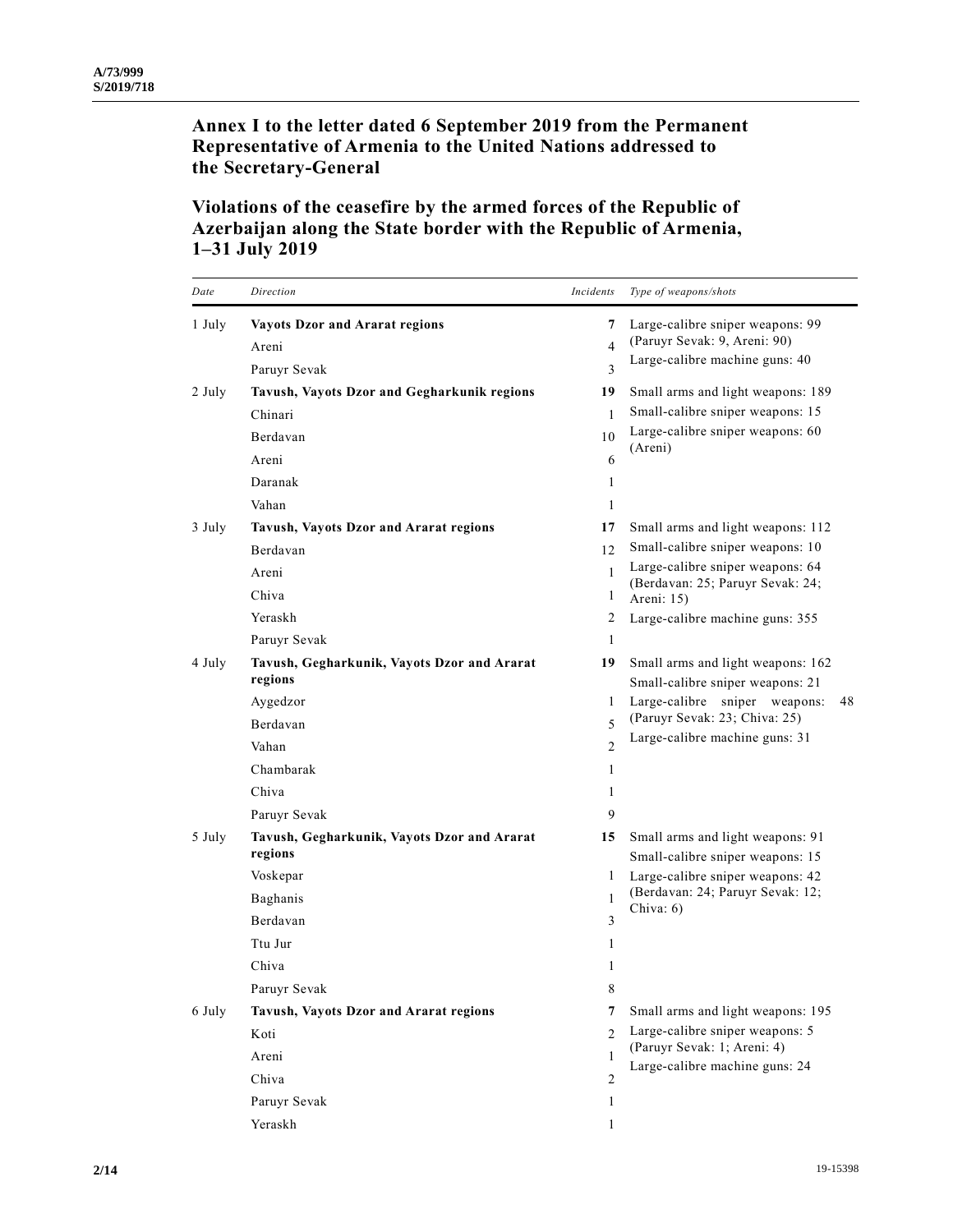| Date      | Direction                              | Incidents      | Type of weapons/shots                                                      |
|-----------|----------------------------------------|----------------|----------------------------------------------------------------------------|
| 7 July    | <b>Vayots Dzor and Ararat regions</b>  | 9              | Small arms and light weapons: 2                                            |
|           | Areni                                  | $\mathbf{1}$   | Large-calibre sniper weapons: 29                                           |
|           | Yelpin                                 | $\overline{c}$ | (Paruyr Sevak: 3; Areni: 20; Yelpin: 6)<br>Large-calibre machine guns: 102 |
|           | Yeraskh                                | 2              |                                                                            |
|           | Paruyr Sevak                           | 2              |                                                                            |
|           | Tigranashen                            | 1              |                                                                            |
| 8 July    | Tavush, Vayots Dzor and Ararat regions | 10             | Small arms and light weapons: 49                                           |
|           | Aygedzor                               | 3              | Large-calibre sniper weapons: 25                                           |
|           | Aygepar                                | 1              | (Areni)<br>Large-calibre machine guns: 60                                  |
|           | Areni                                  | 1              |                                                                            |
|           | Yelpin                                 | 1              |                                                                            |
|           | Yeraskh                                | 4              |                                                                            |
| 9 July    | Tavush, Vayots Dzor and Ararat regions | 29             | Small arms and light weapons: 42                                           |
|           | Aygedzor                               | $\mathfrak{D}$ | Small-calibre sniper weapons: 20                                           |
|           | Chinari                                | $\mathbf{1}$   | Large-calibre sniper weapons: 7<br>(Paruyr Sevak)                          |
|           | Berkaber                               | 1              | Large-calibre machine guns: 601                                            |
|           | Berdavan                               | 16             |                                                                            |
|           | Chiva                                  | 1              |                                                                            |
|           | Areni                                  | 1              |                                                                            |
|           | Paruyr Sevak                           | 6              |                                                                            |
|           | Yeraskh                                | 1              |                                                                            |
| $10$ July | Tavush, Vayots Dzor and Ararat regions | 41             | Small arms and light weapons: 186                                          |
|           | Berdavan                               | 26             | Small-calibre sniper weapons: 27                                           |
|           | Chinari                                | $\mathcal{L}$  | Large-calibre sniper weapons: 21<br>(Berdavan: 2; Paruyr Sevak: 4;         |
|           | Aygedzor                               | 1              | Areni: 15)                                                                 |
|           | Sarigyugh                              | 1              | Large-calibre machine guns: 777                                            |
|           | Areni                                  | 1              |                                                                            |
|           | Yelpin                                 | 1              |                                                                            |
|           | Chiva                                  | 2              |                                                                            |
|           | Paruyr Sevak                           | 6              |                                                                            |
|           | Yeraskh                                | 1              |                                                                            |
| 11 July   | Tavush, Vayots Dzor and Ararat regions | 17             | Small arms and light weapons: 171                                          |
|           | Chinari                                | $\mathfrak{D}$ | Large-calibre sniper weapons: 10<br>(Paruyr Sevak: 2; Areni: 8)            |
|           | Berdavan                               | 8              | Large-calibre machine guns: 11                                             |
|           | Areni                                  | 2              |                                                                            |
|           | Khndzorut                              | 1              |                                                                            |
|           | Yeraskh                                | $\overline{c}$ |                                                                            |
|           | Paruyr Sevak                           | $\overline{c}$ |                                                                            |
| $12$ July | Tavush, Gegharkunik and Ararat regions | 7              | Small arms and light weapons: 21                                           |
|           | Chinari                                | $\mathcal{E}$  | Large-calibre machine guns: 20                                             |
|           | Berdavan                               | 1              |                                                                            |
|           | Chambarak                              | 1              |                                                                            |
|           | Zangakatun                             | 1              |                                                                            |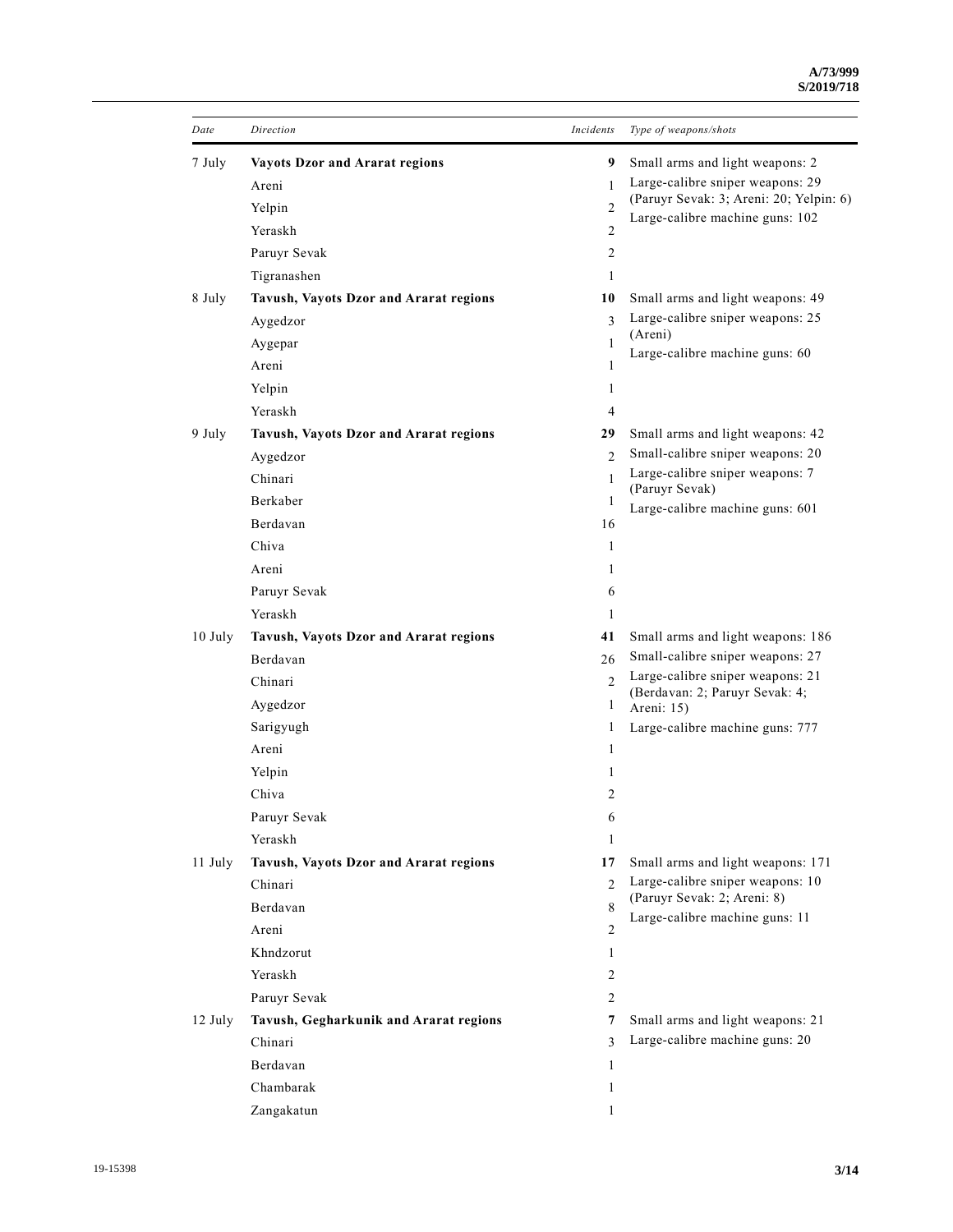| Date      | Direction                                              | Incidents    | Type of weapons/shots                                                 |
|-----------|--------------------------------------------------------|--------------|-----------------------------------------------------------------------|
|           | Paruyr Sevak                                           | 1            |                                                                       |
| 13 July   | <b>Tavush and Ararat regions</b>                       | 27           | Small arms and light weapons: 1 165                                   |
|           | Berdavan                                               | 22           | Small-calibre sniper weapons: 13                                      |
|           | Paruyr Sevak                                           | $\mathbf{1}$ | Large-calibre sniper weapons: 42                                      |
|           | Yeraskh                                                | 4            | (Berdavan: 40; Paruyr Sevak: 2)<br>Large-calibre machine guns: 235    |
| 14 July   | Tavush, Vayots Dzor and Ararat regions                 | 23           | Small arms and light weapons: 650                                     |
|           | Aygedzor                                               | 1            | Small-calibre sniper weapons: 10                                      |
|           | Chinari                                                | $\mathbf{1}$ | Large-calibre sniper weapons: 17                                      |
|           | Aygepar                                                | 1            | (Paruyr Sevak: 10; Chiva: 7)<br>Large-calibre machine guns: 351       |
|           | Berdavan                                               | 13           |                                                                       |
|           | Chiva                                                  | 1            |                                                                       |
|           | Yelpin                                                 | 2            |                                                                       |
|           | Paruyr Sevak                                           | 4            |                                                                       |
| $15$ July | Tavush, Vayots Dzor and Ararat regions                 | 17           | Small arms and light weapons: 276                                     |
|           | Aygedzor                                               | $\mathbf{1}$ | Large-calibre sniper weapons: 32                                      |
|           | Berdavan                                               | 10           | (Paruyr Sevak: 10; Areni: 22)                                         |
|           | Areni                                                  | 2            | Large-calibre machine guns: 325                                       |
|           | Khndzorut                                              | 1            |                                                                       |
|           | Paruyr Sevak                                           | 3            |                                                                       |
| 16 July   | Tavush, Gegharkunik, Vayots Dzor and Ararat<br>regions | 11           | Small arms and light weapons: 241<br>Small-calibre sniper weapons: 20 |
|           | Berdavan                                               | 5            | Large-calibre sniper weapons: 18                                      |
|           | Jil                                                    | $\mathbf{1}$ | (Jil: 8; Areni: 10)                                                   |
|           | Areni                                                  | 1            | Large-calibre machine guns: 151                                       |
|           | Yelpin                                                 | 3            |                                                                       |
|           | Yeraskh                                                | 1            |                                                                       |
| $17$ July | Tavush, Vayots Dzor and Ararat regions                 | 16           | Small arms and light weapons: 131                                     |
|           | Berkaber                                               | 1            | Large-calibre sniper weapons: 20                                      |
|           | Berdavan                                               | 9            | (Paruyr Sevak: 2; Areni: 8;<br>Tigranashen: 10)                       |
|           | Yelpin                                                 | 1            | Large-calibre machine guns: 137                                       |
|           | Areni                                                  | 1            |                                                                       |
|           | Paruyr Sevak                                           | 2            |                                                                       |
|           | Yeraskh                                                | 1            |                                                                       |
|           | Tigranasen                                             | 1            |                                                                       |
| 18 July   | Tavush, Vayots Dzor and Syunik, Ararat regions         | 34           | Small arms and light weapons: 446                                     |
|           | Chinari                                                | $\mathbf{1}$ | Large-calibre sniper weapons: 88                                      |
|           | Berdavan                                               | 17           | (Paruyr Sevak: 3; Areni: 26;<br>Yelpin: 32; Tigranashen: 27)          |
|           | Areni                                                  | 3            | Large-calibre machine guns: 525                                       |
|           | Yelpin                                                 | 4            |                                                                       |
|           | Tsghuk                                                 | 1            |                                                                       |
|           | Paruyr Sevak                                           | 5            |                                                                       |
|           | Tigranashen                                            | 3            |                                                                       |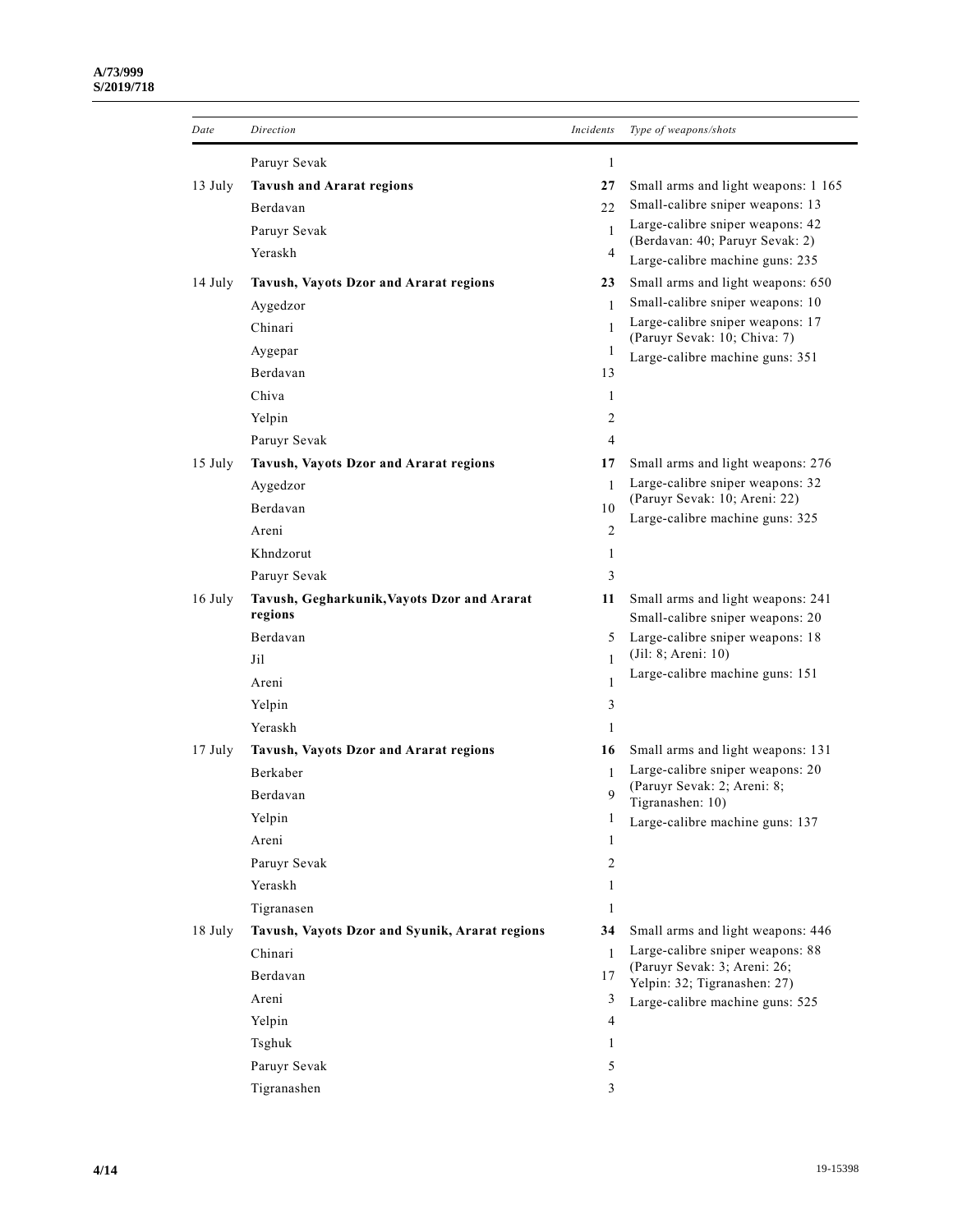| Date      | Direction                                      | Incidents      | Type of weapons/shots                                               |
|-----------|------------------------------------------------|----------------|---------------------------------------------------------------------|
| $19$ July | Tavush, Syunik, Vayots Dzor and Ararat regions | 26             | Small arms and light weapons: 265                                   |
|           | Chinari                                        | $\overline{c}$ | Small-calibre sniper weapons: 1                                     |
|           | Qolagir                                        | 1              | Large-calibre sniper weapons: 61                                    |
|           | Berkaber                                       | 1              | (Paruyr Sevak: 11; Yelpin: 50)<br>Large-calibre machine guns: 301   |
|           | Berdavan                                       | 15             | Grenade launchers: 1                                                |
|           | Agarak                                         | 1              |                                                                     |
|           | Yelpin                                         | 2              |                                                                     |
|           | Paruyr Sevak                                   | 4              |                                                                     |
| 20 July   | Tavush, Vayots Dzor, Syunik and Ararat regions | 27             | Small arms and light weapons: 425                                   |
|           | Berdavan                                       | 18             | Large-calibre sniper weapons: 54                                    |
|           | Areni                                          | 2              | (Tigranashen: 5; Zangakatun: 35;<br>Yelpin: 14)                     |
|           | Yelpin                                         | 1              | Large-calibre machine guns: 940                                     |
|           | Karchevan                                      | 1              |                                                                     |
|           | Paruyr Sevak                                   | 2              |                                                                     |
|           | Tigranashen                                    | 2              |                                                                     |
|           | Zangakatun                                     | 1              |                                                                     |
| 21 July   | Tavush, Gegharkunik and Ararat regions         | 10             | Small arms and light weapons: 174                                   |
|           | Berdavan                                       | 6              | Small-calibre sniper weapons: 17                                    |
|           | Jil                                            | $\mathbf{1}$   | Large-calibre sniper weapons: 28                                    |
|           | Paruyr Sevak                                   | 3              | (Jil: 15; Paruyr Sevak: 13)                                         |
|           |                                                |                | Large-calibre machine guns: 235                                     |
| 22 July   | Tavush, Vayots Dzor and Ararat regions         | 41             | Small arms and light weapons: 232                                   |
|           | Berdavan                                       | 28             | Small-calibre sniper weapons: 2<br>Large-calibre sniper weapons: 84 |
|           | Barekamavan                                    | $\mathfrak{D}$ | (Berdavan: 11; Paruyr Sevak: 14;                                    |
|           | Chiva                                          | 2              | Chiva: 18; Areni: 21; Zangakatun: 20)                               |
|           | Areni                                          | 2              | Large-calibre machine guns: 876                                     |
|           | Paruyr Sevak                                   | 5              | Artillery: 30 (Berdavan)                                            |
|           | Zangakatun                                     | 1              |                                                                     |
|           | Yeraskh                                        | 1              |                                                                     |
| 23 July   | <b>Tavush and Vayots Dzor regions</b>          | 31             | Small arms and light weapons: 880                                   |
|           | Vazashen                                       | 26             | Large-calibre sniper weapons: 9<br>(Paruyr Sevak)                   |
|           | Areni                                          | 1              | Large-calibre machine guns: 470                                     |
|           | Paruyr Sevak                                   | 4              | Artillery: 15 (Berdavan)                                            |
| 24 July   | <b>Tavush and Ararat regions</b>               | 26             | Small arms and light weapons: 91                                    |
|           | Berdavan                                       | 21             | Small-calibre sniper weapons: 2                                     |
|           | Barekamavan                                    | $\mathfrak{D}$ | Large-calibre sniper weapons: 67                                    |
|           | Paruyr Sevak                                   | 2              | (Berdavan: 61; Paruyr Sevak: 6)                                     |
|           | Yeraskh                                        | 1              | Large-calibre machine guns: 345<br>Artillery: 153 (Berdavan)        |
| 25 July   | Tavush, Vayots Dzor, Syunik and Ararat regions | 12             | Small arms and light weapons: 103                                   |
|           | Chinari                                        | 1              | Large-calibre sniper weapons: 18                                    |
|           | Aygedzor                                       | 1              | (Areni)                                                             |
|           | Qolagir                                        | 1              | Large-calibre machine guns: 100                                     |
|           | Berdavan                                       | 5              | Artillery: 17 (Berdavan)                                            |
|           | Areni                                          | 2              |                                                                     |
|           |                                                |                |                                                                     |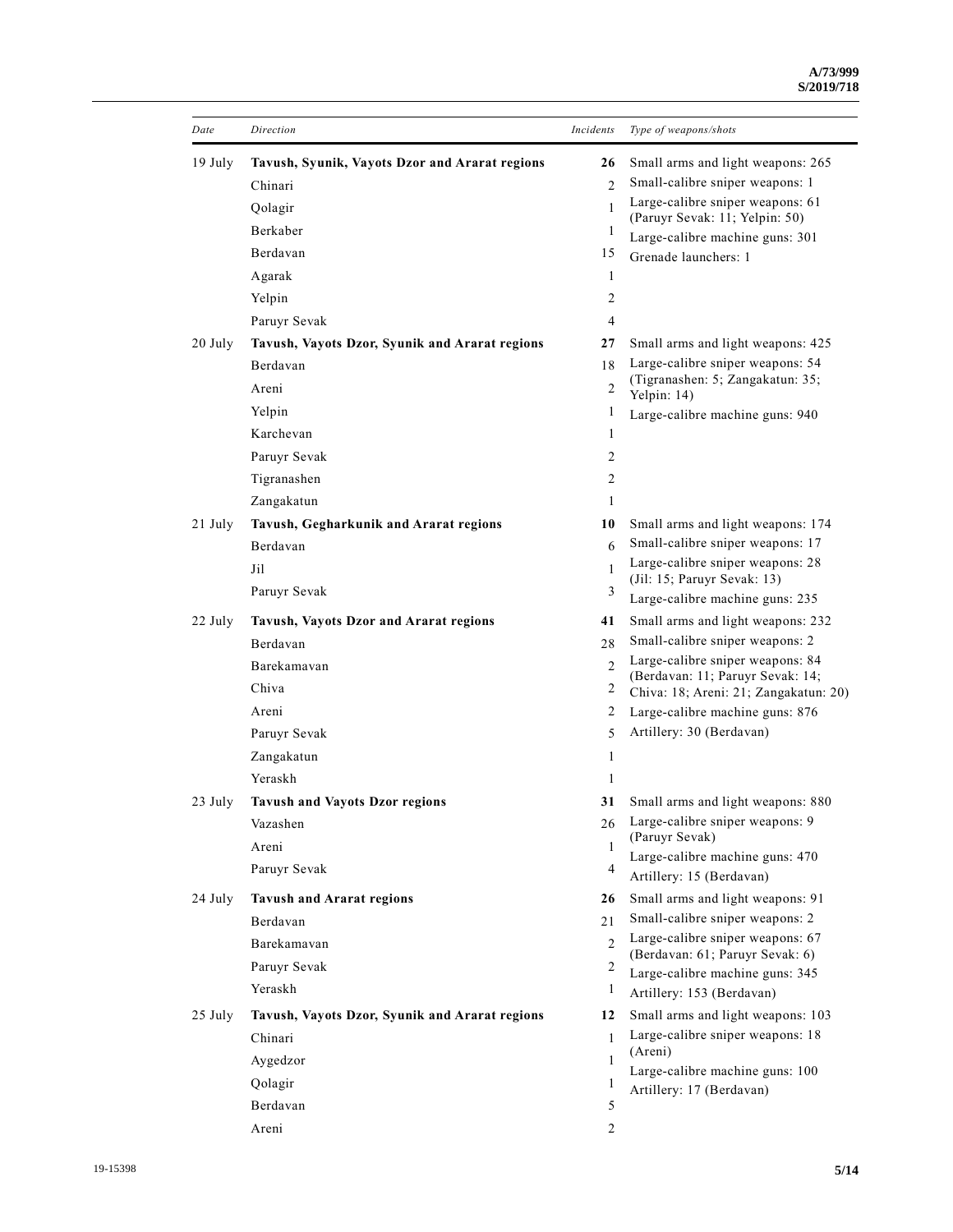#### **A/73/999 S/2019/718**

| Date    | Direction                              | Incidents      | Type of weapons/shots                       |
|---------|----------------------------------------|----------------|---------------------------------------------|
|         | Lichk                                  | $\mathbf{1}$   |                                             |
|         | Tigranashen                            | 1              |                                             |
| 26 July | <b>Tavush and Ararat regions</b>       | 7              | Small arms and light weapons: 36            |
|         | Chinari                                | $\mathbf{1}$   | Small-calibre sniper weapons: 3             |
|         | Aygedzor                               | 1              |                                             |
|         | Berdavan                               | 1              |                                             |
|         | Yeraskh                                | 4              |                                             |
| 27 July | Tavush, Vayots Dzor and Ararat regions | 6              | Small arms and light weapons: 12            |
|         | Aygedzor                               | $\mathbf{1}$   | Large-calibre sniper weapons: 17            |
|         | Berdavan                               | 1              | (Areni)<br>Large-calibre machine guns: 5    |
|         | Areni                                  | 3              |                                             |
|         | Yeraskh                                | 1              |                                             |
| 28 July | Tavush, Vayots Dzor and Ararat regions | 5              | Small arms and light weapons: 2             |
|         | Berdavan                               | $\mathbf{1}$   | Small-calibre sniper weapons: 2             |
|         | Areni                                  | $\mathfrak{D}$ | Large-calibre sniper weapons: 9             |
|         | Yeraskh                                | 2              | (Areni)                                     |
| 29 July | <b>Tavush and Vayots Dzor regions</b>  | 8              | Small arms and light weapons: 320           |
|         | Berdavan                               | $\overline{5}$ | Small-calibre sniper weapons: 6             |
|         | Chiva                                  | $\mathfrak{D}$ | Large-calibre sniper weapons: 16<br>(Chiva) |
|         | Yelpin                                 | 1              | Large-calibre machine guns: 50              |
| 30 July | <b>Tavush and Ararat regions</b>       | 5              | Small arms and light weapons: 41            |
|         | Koti                                   | $\mathbf{1}$   | Small-calibre sniper weapons: 10            |
|         | Berdavan                               | $\mathfrak{D}$ | Large-calibre sniper weapons: 8             |
|         | Paruyr Sevak                           | 1              | (Berdavan)                                  |
|         | Yeraskh                                | 1              |                                             |
| 31 July | Tavush, Vayots Dzor and Ararat regions | 3              | Small arms and light weapons: 51            |
|         | Berdavan                               | $\mathbf{1}$   | Large-calibre machine guns: 20              |
|         | Areni                                  | 1              |                                             |
|         | Yeraskh                                | $\mathbf{1}$   |                                             |

During the reporting period, one soldier of the armed forces of the Republic of Armenia was killed and two soldiers were wounded by fire from the Azerbaijani side.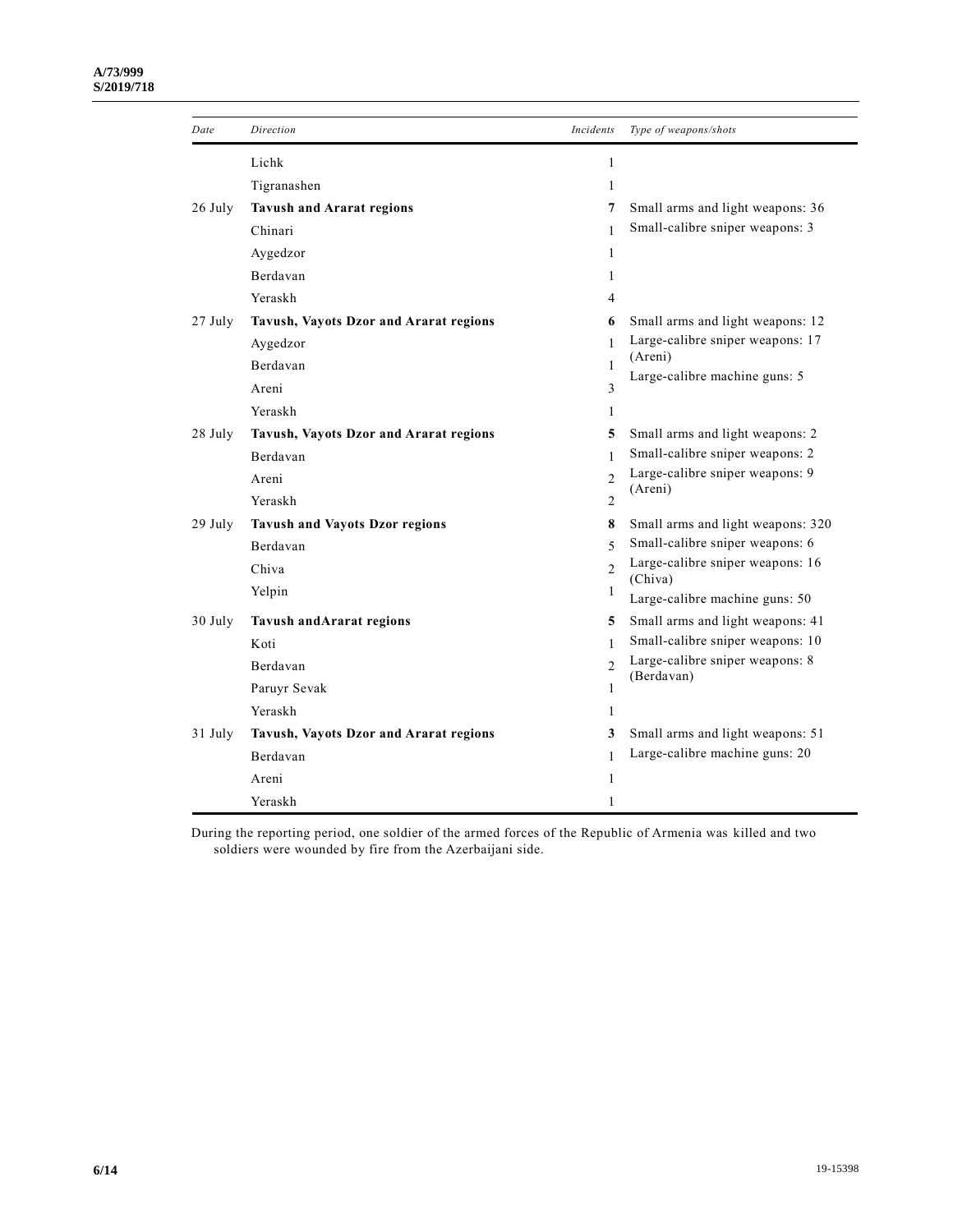**Annex II to the letter dated 6 September July 2019 from the Permanent Representative of Armenia to the United Nations addressed to the Secretary-General**

# **Violations of the ceasefire by the armed forces of the Republic of Azerbaijan along the State border with the Republic of Armenia, 1–31 August 2019**

| Date     | Direction                                                      | Incidents      | Type of weapons/shots                                                |
|----------|----------------------------------------------------------------|----------------|----------------------------------------------------------------------|
| 1 August | <b>Tavush and Ararat regions</b>                               | 5.             | Small arms and light weapons: 20                                     |
|          | Berdavan                                                       | 3              | Large-calibre sniper weapons: 14                                     |
|          | Lichk                                                          | 1              | (Berdavan: 7; Paruyr Sevak: 7)                                       |
|          | Paruyr Sevak                                                   | 1              | Large-calibre machine guns: 2                                        |
| 2 August | Ararat region                                                  | 1              | Small arms and light weapons: 4                                      |
|          | Paruyr Sevak                                                   | $\mathbf{1}$   |                                                                      |
| 3 August | Syunik region                                                  | 1              | Small-calibre sniper weapons: 3                                      |
|          | Kuris                                                          | 1              |                                                                      |
| 4 August | Tavush, Vayots Dzor and Ararat regions                         | 11             | Small arms and light weapons: 71                                     |
|          | Aygedzor                                                       | $\mathbf{1}$   | Small-calibre sniper weapons: 5                                      |
|          | Berkaber                                                       | 1              | Large-calibre sniper weapons: 32                                     |
|          | Areni                                                          | 2              | (Paruyr Sevak: 12; Chiva: 4; Areni: 16)                              |
|          | Chiva                                                          | 1              |                                                                      |
|          | Yelpin                                                         | 1              |                                                                      |
|          | Paruyr Sevak                                                   | 4              |                                                                      |
|          | Yeraskh                                                        | 1              |                                                                      |
| 5 August | <b>Vayots Dzor and Ararat regions</b>                          | 5              | Small arms and light weapons: 18                                     |
|          | Khndzorut                                                      | 1              | Small-calibre sniper weapons: 1                                      |
|          | Paruyr Sevak                                                   | $\mathfrak{D}$ | Large-calibre sniper weapons: 12                                     |
|          | Tigranashen                                                    | 2              | (Paruyr Sevak: 2; Tigranashen: 10)                                   |
| 6 August | Tavush, Vayots Dzor, Gegharkunik, Syunik<br>and Ararat regions | 13             | Small arms and light weapons: 145<br>Small-calibre sniper weapons: 5 |
|          | Chinari                                                        | 1              | Large-calibre sniper weapons: 41                                     |
|          | Sevkar                                                         | $\mathfrak{D}$ | (Kutakan: 1; Paruyr Sevak: 4;                                        |
|          | Baghanis                                                       | 1              | Tigranashen: 30; Areni: 6)                                           |
|          | Areni                                                          | 1              |                                                                      |
|          | Kutakan                                                        | 1              |                                                                      |
|          | Ttujur                                                         | 2              |                                                                      |
|          | Tsghuk                                                         | 1              |                                                                      |
|          | Paruyr Sevak                                                   | 2              |                                                                      |
|          | Tigranashen                                                    | 2              |                                                                      |
| 7 August | <b>Vayots Dzor and Ararat regions</b>                          | 9              | Small arms and light weapons: 36                                     |
|          | Areni                                                          | $\overline{c}$ | Small-calibre sniper weapons: 1                                      |
|          | Khndzorut                                                      | $\mathbf{1}$   | Large-calibre sniper weapons: 45                                     |
|          | Paruyr Sevak                                                   | 5              | (Paruyr Sevak: 10; Areni: 35)                                        |
|          | Yeraskh                                                        | 1              |                                                                      |
| 8 August | <b>Vayots Dzor and Ararat regions</b>                          | 6              | Small-calibre sniper weapons: 5                                      |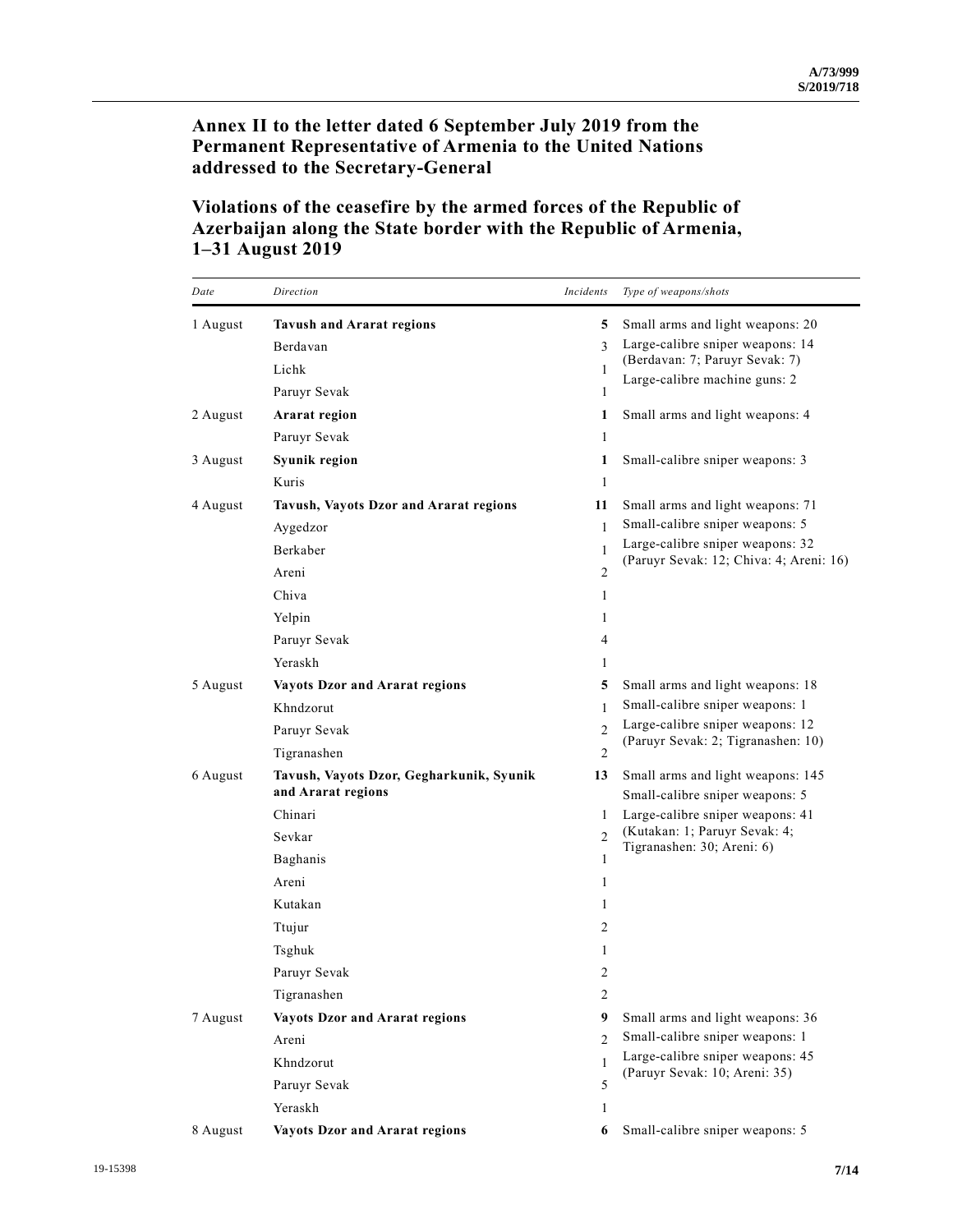| Date      | Direction                                                     | Incidents      | Type of weapons/shots                                                |
|-----------|---------------------------------------------------------------|----------------|----------------------------------------------------------------------|
|           | Bardzruni                                                     | 1              | Large-calibre sniper weapons: 23                                     |
|           | Paruyr Sevak                                                  | $\overline{4}$ | (Paruyr Sevak: 8; Tigranashen: 15)                                   |
|           | Tigranashen                                                   | 1              | Large-calibre machine guns: 8                                        |
| 9 August  | Tavush, Gegharkunik, Vayots Dzor and<br><b>Ararat regions</b> | 8              | Small arms and light weapons: 205                                    |
|           | Aygedzor                                                      | 3              | Large-calibre sniper weapons: 1<br>(Tretuk)                          |
|           | Tretuk                                                        | $\mathfrak{D}$ | Large-calibre machine guns: 5                                        |
|           | Chambarak                                                     | 1              |                                                                      |
|           | Areni                                                         | 1              |                                                                      |
|           | Tigranashen                                                   | 1              |                                                                      |
| 10 August | <b>Tavush and Ararat regions</b>                              | 3              | Small arms and light weapons: 7                                      |
|           | Berdavan                                                      | 1              |                                                                      |
|           | Voskevan                                                      | 1              |                                                                      |
|           | Yeraskh                                                       | 1              |                                                                      |
| 11 August | Vayots Dzor, Syunik and Ararat regions                        | 5              | Small arms and light weapons: 39                                     |
|           | Areni                                                         | 1              | Large-calibre sniper weapons: 14                                     |
|           | Tsghuk                                                        | $\mathfrak{D}$ | (Areni: 9; Tigranashen: 5)                                           |
|           | Yeraskh                                                       | 1              |                                                                      |
|           | Tigranashen                                                   | 1              |                                                                      |
| 12 August |                                                               | 12             |                                                                      |
|           | Tavush, Gegharkunik, Vayots Dzor and<br><b>Ararat regions</b> |                | Small arms and light weapons: 73<br>Large-calibre sniper weapons: 40 |
|           | Chinari                                                       | 1              | (Kutakan: 10; Paruyr Sevak: 1;                                       |
|           | Kutakan                                                       | $\overline{c}$ | Zangakatun: 17; Areni: 12)                                           |
|           | Areni                                                         | $\overline{2}$ | Large-calibre machine guns: 6                                        |
|           | Paruyr Sevak                                                  | 1              |                                                                      |
|           | Yeraskh                                                       | 5              |                                                                      |
|           | Zangakatun                                                    | 1              |                                                                      |
| 13 August | Tavush, Vayots Dzor and Ararat regions                        | 9              | Small arms and light weapons: 20                                     |
|           | Aygepar                                                       | 1              | Large-calibre sniper weapons: 33                                     |
|           | Areni                                                         | $\overline{2}$ | (Yeraskh: 4; Paruyr Sevak: 1; Areni: 28)                             |
|           | Paruyr Sevak                                                  | 4              |                                                                      |
|           | Yeraskh                                                       | 1              |                                                                      |
|           | Zangakatun                                                    | 1              |                                                                      |
| 14 August | Tavush, Gegharkunik and Ararat regions                        | 7              | Small arms and light weapons: 67                                     |
|           | Aygepar                                                       | 1              | Large-calibre sniper weapons: 10 (Jil)                               |
|           | Jil                                                           | 1              | Large-calibre machine guns: 50                                       |
|           | Geghamasar                                                    | 1              |                                                                      |
|           | Vahan                                                         | 1              |                                                                      |
|           | Paruyr Sevak                                                  | 1              |                                                                      |
|           | Yeraskh                                                       | 2              |                                                                      |
| 15 August | Gegharkunik region                                            | 5              | Small arms and light weapons: 76                                     |
|           | Jil                                                           | 3              | Large-calibre machine guns: 35                                       |
|           | Sotk                                                          | 1              |                                                                      |
|           | Tsapatagh                                                     | 1              |                                                                      |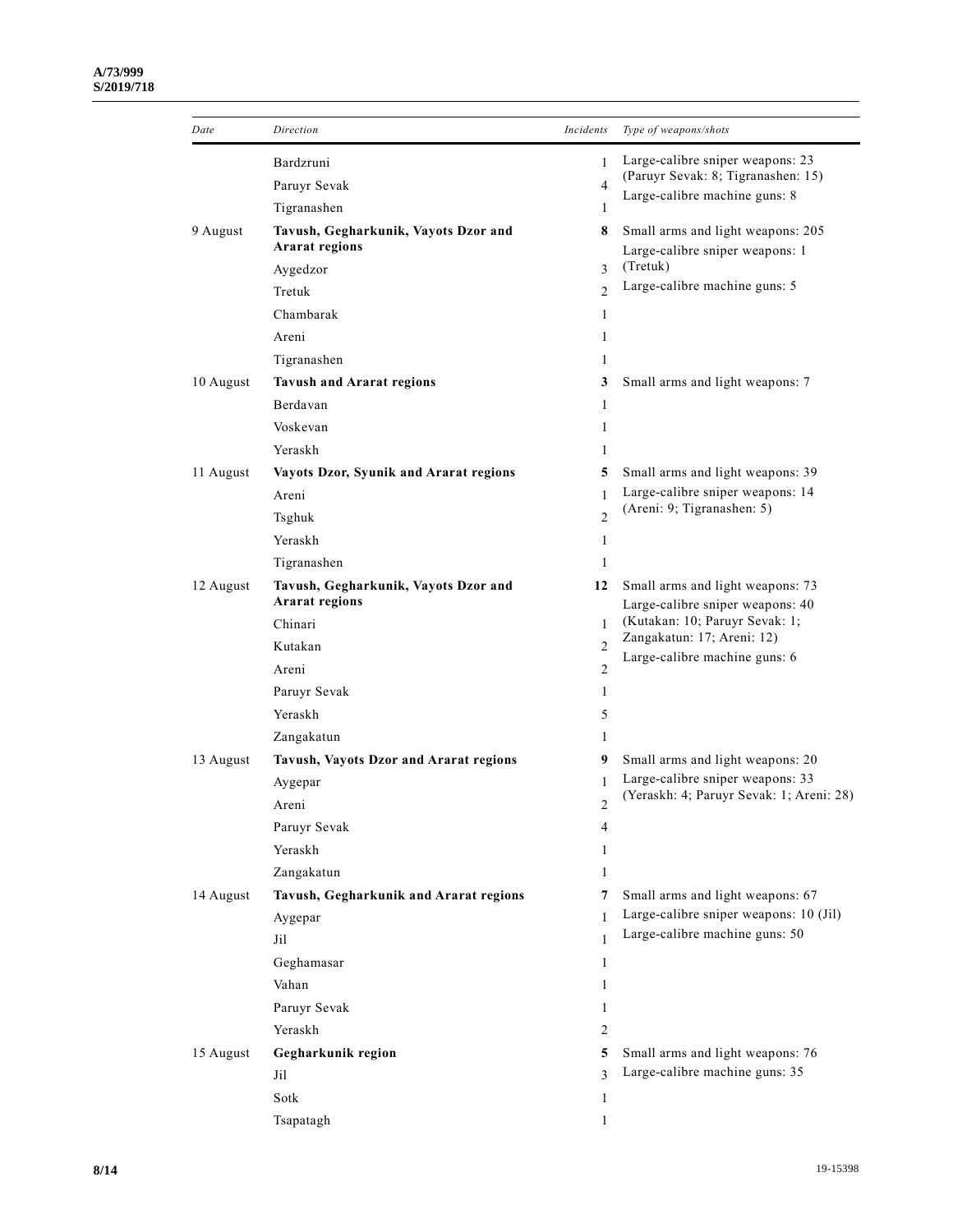| Date      | Direction                                      | Incidents      | Type of weapons/shots                                                   |
|-----------|------------------------------------------------|----------------|-------------------------------------------------------------------------|
| 16 August | Tavush, Gegharkunik and Ararat regions         | 12             | Small arms and light weapons: 220                                       |
|           | Aygedzor                                       | $\mathbf{3}$   | Large-calibre sniper weapons: 7                                         |
|           | Sotk                                           | 1              | (Kutakan: 2; Paruyr Sevak: 3;<br>Yeraskh: 2)                            |
|           | Kutakan                                        | 2              | Large-calibre machine guns: 40                                          |
|           | Jil                                            | 2              |                                                                         |
|           | Chambarak                                      | 1              |                                                                         |
|           | Paruyr Sevak                                   | 2              |                                                                         |
|           | Yeraskh                                        | 1              |                                                                         |
| 17 August | Tavush, Gegharkunik and Vayots Dzor<br>regions | 5              | Small arms and light weapons: 1 255<br>Large-calibre sniper weapons: 50 |
|           | Aygedzor                                       | 1              | (Aygedzor: 30; Yelpin: 20)                                              |
|           | Ttujur                                         | 1              | Large-calibre machine guns: 150                                         |
|           | Vahan                                          | 1              |                                                                         |
|           | Areni                                          | 1              |                                                                         |
|           | Yelpin                                         | 1              |                                                                         |
| 18 August | <b>Tavush and Syunik regions</b>               | 2              | Small arms and light weapons: 200                                       |
|           | Aygedzor                                       | 1              | Small-calibre sniper weapons: 3                                         |
|           | Karchevan                                      | 1              | Large-calibre machine guns: 50                                          |
| 19 August | <b>Tavush and Gegharkunik regions</b>          | 5              | Small arms and light weapons: 130                                       |
|           | Chinari                                        | 2              |                                                                         |
|           | Aygedzor                                       | 1              |                                                                         |
|           | Chambarak                                      | 1              |                                                                         |
|           | Vahan                                          | 1              |                                                                         |
| 20 August | <b>Gegharkunik and Ararat regions</b>          | 3              | Small arms and light weapons: 1                                         |
|           | Jil                                            | 1              | Large-calibre sniper weapons: 2 (Paruyr                                 |
|           | Paruyr Sevak                                   | 1              | Sevak)                                                                  |
|           | Yeraskh                                        | 1              | Large-calibre machine guns: 25                                          |
| 21 August | Ararat region                                  | 1              | Large-calibre sniper weapons: 1 (Paruyr                                 |
|           | Paruyr Sevak                                   | 1              | Sevak)                                                                  |
| 22 August | <b>Gegharkunik and Ararat regions</b>          |                | Small arms and light weapons: 17                                        |
|           | Jil                                            | 1              | Large-calibre sniper weapons: 1 (Paruyr                                 |
|           | Paruyr Sevak                                   | $\overline{c}$ | Sevak)                                                                  |
|           | Yeraskh                                        | $\mathbf{1}$   |                                                                         |
| 23 August | <b>Tavush and Ararat regions</b>               | 14             | Small arms and light weapons: 95                                        |
|           | Chinari                                        | $\overline{7}$ | Large-calibre sniper weapons: 7 (Paruyr                                 |
|           | Aygedzor                                       | 1              | Sevak)                                                                  |
|           | Barekamavan                                    | 1              |                                                                         |
|           | Paruyr Sevak                                   | 5              |                                                                         |
| 24 August | Tavush and Gegharkunik regions                 | 3              | Small arms and light weapons: 21                                        |
|           | N. Karmiraghbyur                               | 1              | Large-calibre machine guns: 10                                          |
|           | Jil                                            | 2              |                                                                         |
| 25 August | <b>Tavush and Ararat regions</b>               | 3              | Small arms and light weapons: 1                                         |
|           | Dovegh                                         | 1              | Small-calibre sniper weapons: 5                                         |
|           | Paruyr Sevak                                   |                | Large-calibre machine guns: 3                                           |
|           |                                                |                |                                                                         |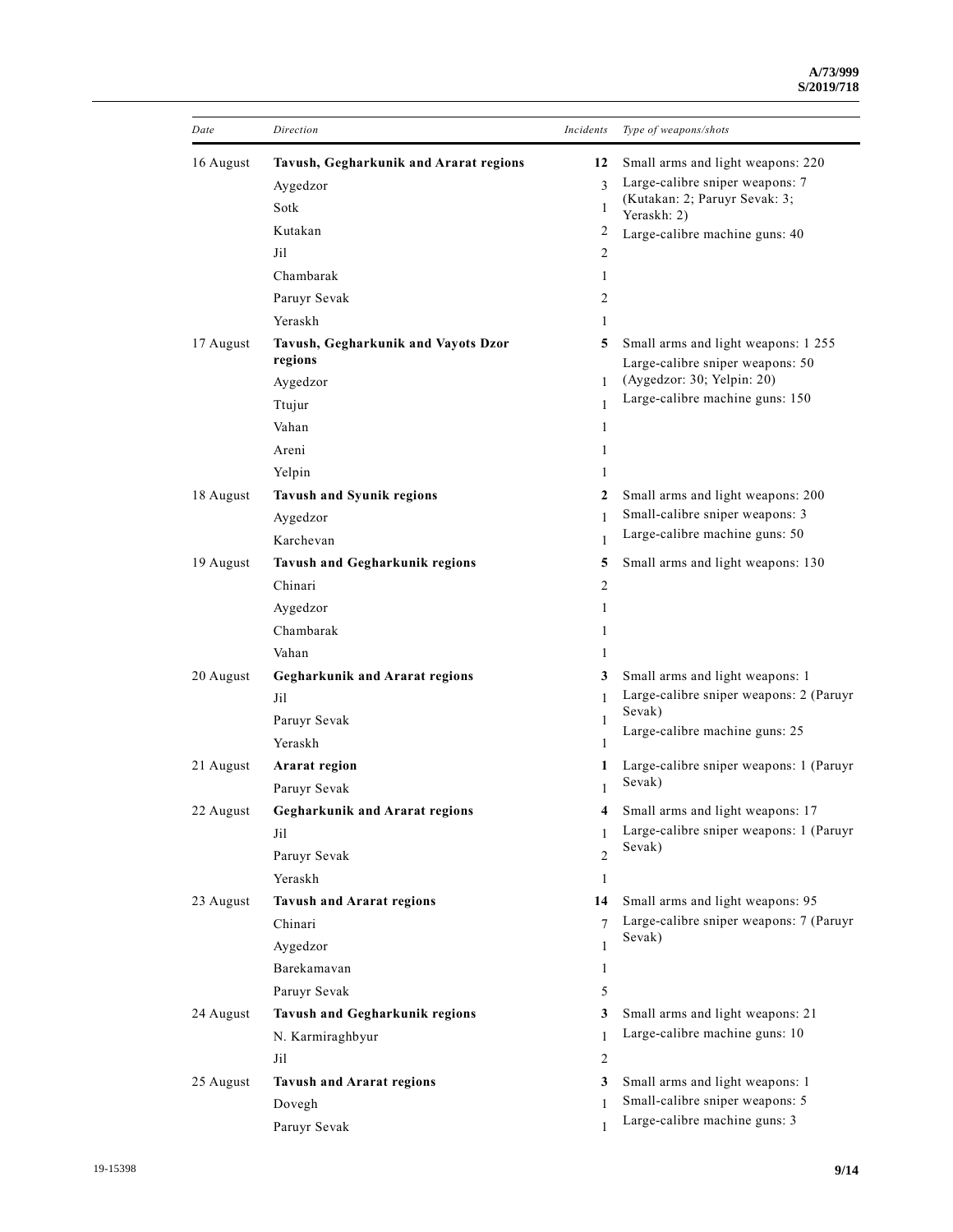#### **A/73/999 S/2019/718**

| Date      | Direction                                      | Incidents               | Type of weapons/shots                                             |
|-----------|------------------------------------------------|-------------------------|-------------------------------------------------------------------|
|           | Yeraskh                                        | $\mathbf{1}$            |                                                                   |
| 26 August | <b>Vayots Dzor and Ararat regions</b>          | $\overline{\mathbf{4}}$ | Small arms and light weapons: 26                                  |
|           | Areni                                          | 1                       | Large-calibre sniper weapons: 8 (Paruyr                           |
|           | Paruyr Sevak                                   | $\overline{c}$          | Sevak)                                                            |
|           | Yeraskh                                        | 1                       |                                                                   |
| 27 August | Gegharkunik, Vayots Dzor and Ararat<br>regions | 5                       | Large-calibre sniper weapons: 5 (Paruyr<br>Sevak)                 |
|           | Sotk                                           | $\mathbf{1}$            | Large-calibre machine guns: 12                                    |
|           | Areni                                          | 1                       |                                                                   |
|           | Paruyr Sevak                                   | 3                       |                                                                   |
| 28 August | Tavush, Syunik and Ararat regions              | 5                       | Small arms and light weapons: 23                                  |
|           | Vazashen                                       | $\mathbf{1}$            | Large-calibre sniper weapons: 2 (Paruyr                           |
|           | Tsghuni                                        | 1                       | Sevak)                                                            |
|           | Angeghakot                                     | 1                       | Large-calibre machine guns: 20                                    |
|           | Paruyr Sevak                                   | 2                       |                                                                   |
| 29 August | Tavush, Syunik, Gegharkunik, Vayots Dzor       | 14                      | Small arms and light weapons: 60                                  |
|           | and Ararat regions                             |                         | Small-calibre sniper weapons: 2                                   |
|           | Chinari                                        | 1                       | Large-calibre sniper weapons: 28<br>(Paruyr Sevak: 17; Areni: 11) |
|           | Angeghakot                                     | $\mathbf{1}$            |                                                                   |
|           | Jil                                            | 1                       |                                                                   |
|           | Pambak                                         | 1                       |                                                                   |
|           | Areni                                          | 3                       |                                                                   |
|           | Paruyr Sevak                                   | 7                       |                                                                   |
| 30 August | Vayots Dzor, Syunik and Ararat regions         | 8                       | Small arms and light weapons: 23                                  |
|           | Areni                                          |                         | Large-calibre sniper weapons: 12<br>(Paruyr Sevak: 5; Yeraskh: 7) |
|           | Lichk                                          |                         |                                                                   |
|           | Paruyr Sevak                                   |                         |                                                                   |
|           | Yeraskh                                        |                         |                                                                   |
| 31 August | <b>Gegharkunik and Ararat regions</b>          | 4                       | Small arms and light weapons: 2                                   |
|           | Vahan                                          |                         | Large-calibre sniper weapons: 16<br>(Paruyr Sevak: 6; Vahan: 10)  |
|           | Paruyr Sevak                                   |                         |                                                                   |
|           | Yeraskh                                        |                         |                                                                   |

On 13 August, at 2.20 p.m., in the vicinity of the village of Vahan, along the State border with the Republic of Armenia, Artak Ohanyan, a soldier of the armed forces of Armenia, was wounded by fire from the Azerbaijani side.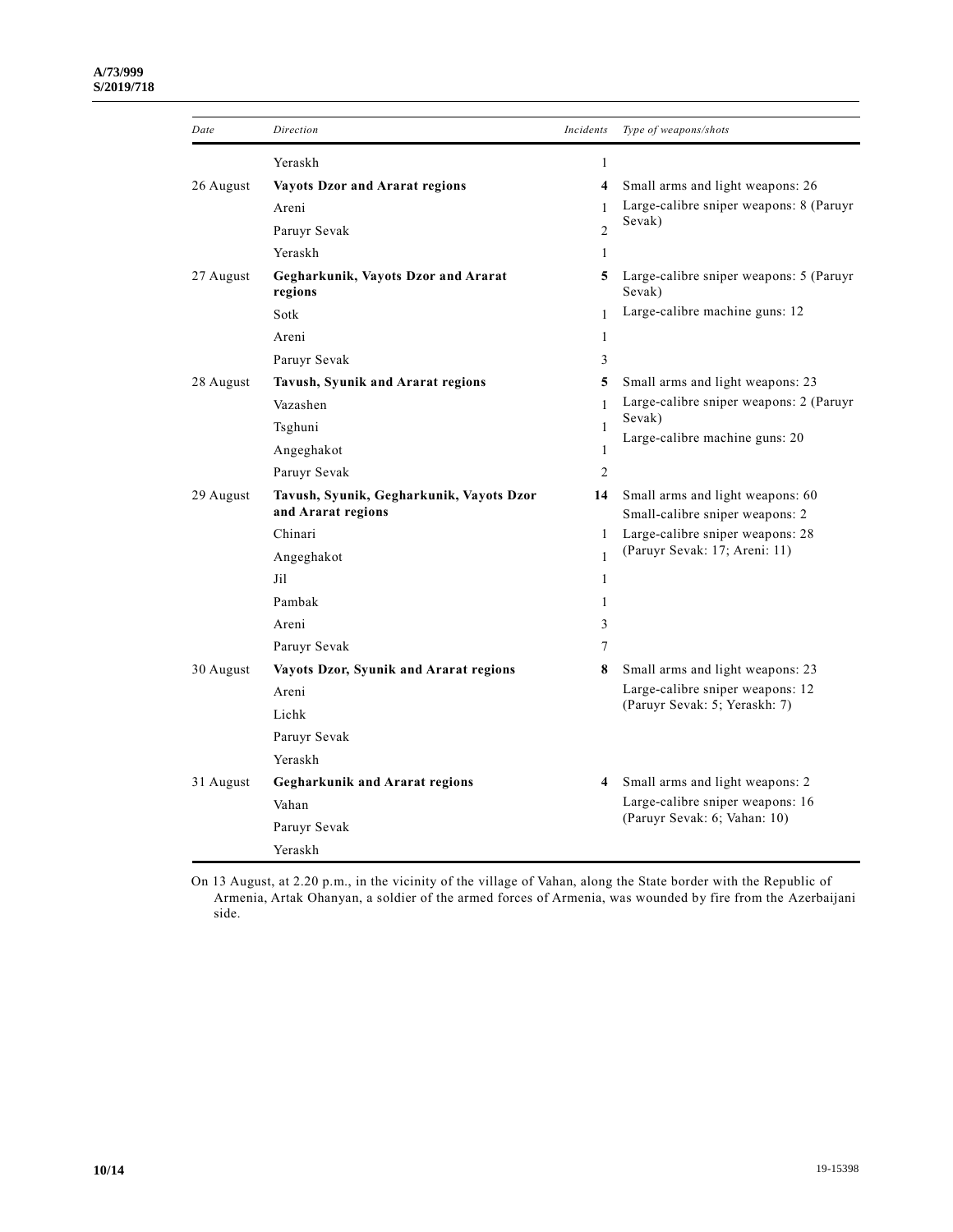## **Annex III to the letter dated 6 September July 2019 from the Permanent Representative of Armenia to the United Nations addressed to the Secretary-General**

# **Violations of the ceasefire by the armed forces of the Republic of Azerbaijan on the line of contact with the Republic of Artsakh (Nagorno-Karabakh Republic), 1–31 July 2019**

| Date    | Direction                                                                    | Incidents | Type of weapons/shots                                                                                            |
|---------|------------------------------------------------------------------------------|-----------|------------------------------------------------------------------------------------------------------------------|
| 1 July  | On the line of contact between the armed forces<br>of Artsakh and Azerbaijan | 12        | Small arms and light weapons: 34                                                                                 |
| 2 July  | On the line of contact between the armed forces<br>of Artsakh and Azerbaijan | 16        | Small arms and light weapons: 133<br>Large-calibre sniper weapons: 3 (Dastagir)<br>Large-calibre machine guns: 4 |
| 3 July  | On the line of contact between the armed forces<br>of Artsakh and Azerbaijan | 12        | Small arms and light weapons: 77                                                                                 |
| 4 July  | On the line of contact between the armed forces<br>of Artsakh and Azerbaijan | 11        | Small arms and light weapons: 99                                                                                 |
| 5 July  | On the line of contact between the armed forces<br>of Artsakh and Azerbaijan | 20        | Small arms and light weapons: 146                                                                                |
| 6 July  | On the line of contact between the armed forces<br>of Artsakh and Azerbaijan | 17        | Small arms and light weapons: 179<br>Small-calibre sniper weapons: 7                                             |
| 7 July  | On the line of contact between the armed forces<br>of Artsakh and Azerbaijan | 10        | Small arms and light weapons: 36<br>Small-calibre sniper weapons: 2                                              |
| 8 July  | On the line of contact between the armed forces<br>of Artsakh and Azerbaijan | 5         | Small arms and light weapons: 36                                                                                 |
| 9 July  | On the line of contact between the armed forces<br>of Artsakh and Azerbaijan | 11        | Small arms and light weapons: 98                                                                                 |
| 10 July | On the line of contact between the armed forces<br>of Artsakh and Azerbaijan | 21        | Small arms and light weapons: 101<br>Small-calibre sniper weapons: 9                                             |
| 11 July | On the line of contact between the armed forces<br>of Artsakh and Azerbaijan | 6         | Small arms and light weapons: 14<br>Small-calibre sniper weapons: 2                                              |
| 12 July | On the line of contact between the armed forces<br>of Artsakh and Azerbaijan | 21        | Small arms and light weapons: 247<br>Small-calibre sniper weapons: 4                                             |
| 13 July | On the line of contact between the armed forces<br>of Artsakh and Azerbaijan | 10        | Small arms and light weapons: 168                                                                                |
| 14 July | On the line of contact between the armed forces<br>of Artsakh and Azerbaijan | 9         | Small arms and light weapons: 59<br>Small-calibre sniper weapons: 1                                              |
| 15 July | On the line of contact between the armed forces<br>of Artsakh and Azerbaijan | 8         | Small arms and light weapons: 49                                                                                 |
| 16 July | On the line of contact between the armed forces<br>of Artsakh and Azerbaijan | 12        | Small arms and light weapons: 79                                                                                 |
| 17 July | On the line of contact between the armed forces<br>of Artsakh and Azerbaijan | 15        | Small arms and light weapons: 255<br>Small-calibre sniper weapons: 10                                            |
| 18 July | On the line of contact between the armed forces<br>of Artsakh and Azerbaijan | 16        | Small arms and light weapons: 174<br>Small-calibre sniper weapons: 11                                            |
| 19 July | On the line of contact between the armed forces<br>of Artsakh and Azerbaijan | 23        | Small arms and light weapons: 248<br>Small-calibre sniper weapons: 13                                            |
| 20 July | On the line of contact between the armed forces<br>of Artsakh and Azerbaijan | 3         | Small arms and light weapons: 46<br>Large-calibre sniper weapons: 4 (Gjulistan)                                  |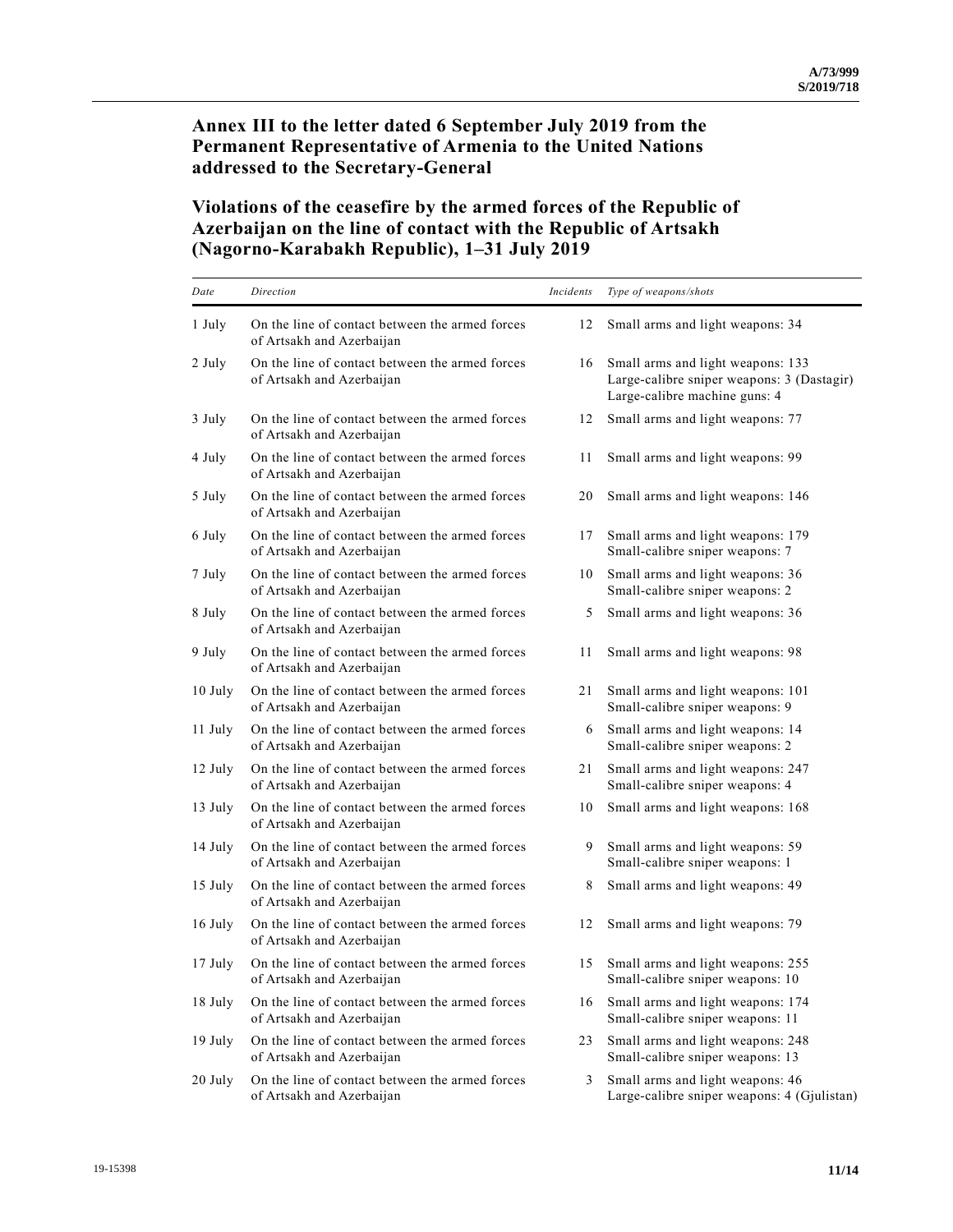#### **A/73/999 S/2019/718**

| Date      | Direction                                                                    | Incidents | Type of weapons/shots                                                                                                                                      |
|-----------|------------------------------------------------------------------------------|-----------|------------------------------------------------------------------------------------------------------------------------------------------------------------|
| $21$ July | On the line of contact between the armed forces<br>of Artsakh and Azerbaijan | 22        | Small arms and light weapons: 417<br>Small-calibre sniper weapons: 2<br>Large-calibre sniper weapons: 4<br>(Yusifjanli: 1; Gjulistan: 3)                   |
| 22 July   | On the line of contact between the armed forces<br>of Artsakh and Azerbaijan | 28        | Small arms and light weapons: 335<br>Small-calibre sniper weapons: 26                                                                                      |
| 23 July   | On the line of contact between the armed forces<br>of Artsakh and Azerbaijan | 15        | Small arms and light weapons: 11<br>Small-calibre sniper weapons: 11                                                                                       |
| 24 July   | On the line of contact between the armed forces<br>of Artsakh and Azerbaijan | 26        | Small arms and light weapons: 223<br>Small-calibre sniper weapons: 9<br>Large-calibre sniper weapons: 6 (Verin<br>Chaylu)<br>Large-calibre machine guns: 6 |
| $25$ July | On the line of contact between the armed forces<br>of Artsakh and Azerbaijan | 15        | Small arms and light weapons: 80<br>Small-calibre sniper weapons: 6                                                                                        |
| 26 July   | On the line of contact between the armed forces<br>of Artsakh and Azerbaijan | 22        | Small arms and light weapons: 339<br>Small-calibre sniper weapons: 15                                                                                      |
| 27 July   | On the line of contact between the armed forces<br>of Artsakh and Azerbaijan | 11        | Small arms and light weapons: 65<br>Small-calibre sniper weapons: 1<br>Large-calibre sniper weapons: 3 (Gjulistan)                                         |
| 28 July   | On the line of contact between the armed forces<br>of Artsakh and Azerbaijan | 21        | Small arms and light weapons: 143<br>Small-calibre sniper weapons: 9                                                                                       |
| $29$ July | On the line of contact between the armed forces<br>of Artsakh and Azerbaijan | 16        | Small arms and light weapons: 140<br>Small-calibre sniper weapons: 14                                                                                      |
| 30 July   | On the line of contact between the armed forces<br>of Artsakh and Azerbaijan | 20        | Small arms and light weapons: 214<br>Small-calibre sniper weapons: 22                                                                                      |
| 31 July   | On the line of contact between the armed forces<br>of Artsakh and Azerbaijan | 9         | Small arms and light weapons: 29<br>Small-calibre sniper weapons: 1                                                                                        |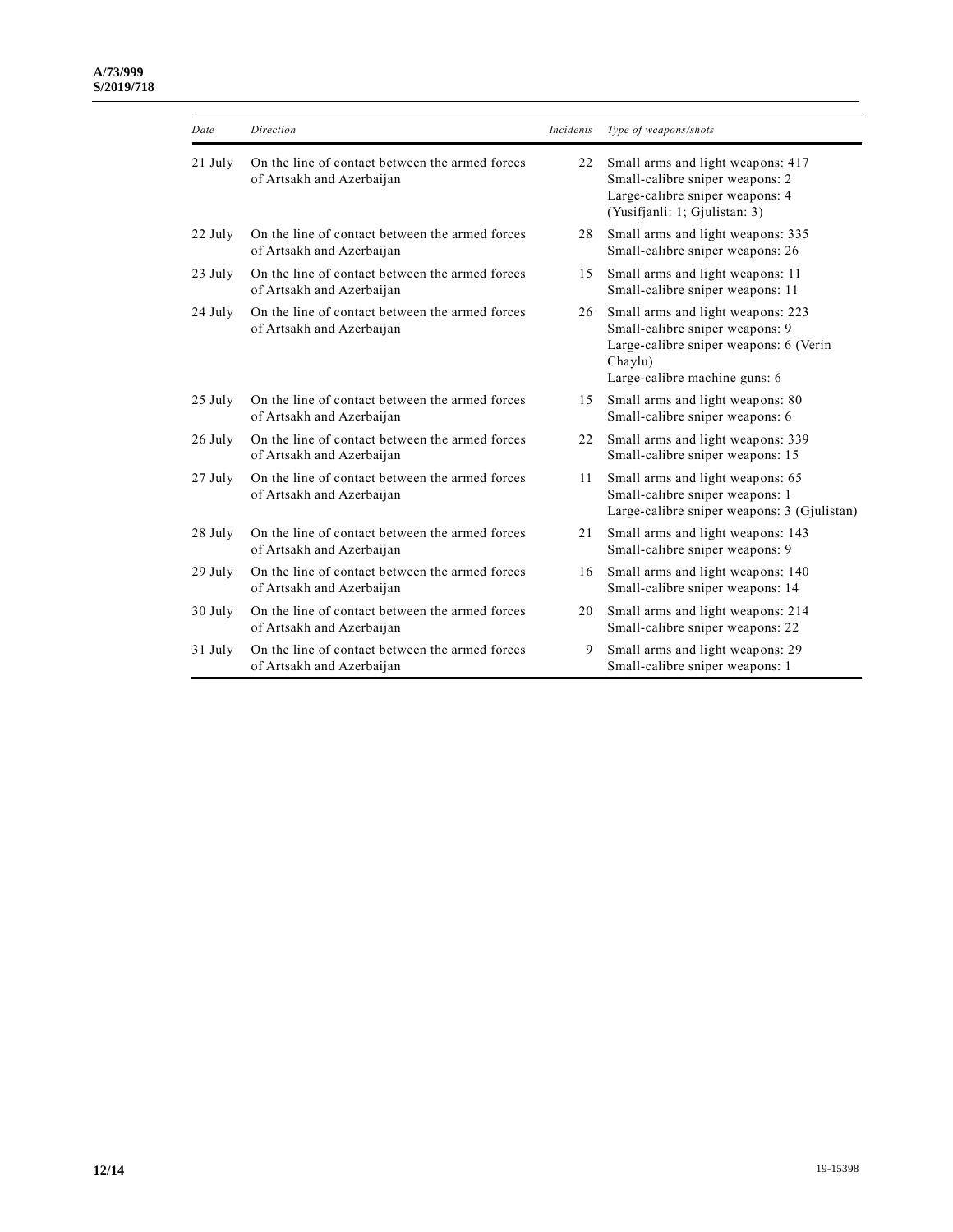## **Annex IV to the letter dated 6 September July 2019 from the Permanent Representative of Armenia to the United Nations addressed to the Secretary-General**

# **Violations of the ceasefire by the armed forces of the Republic of Azerbaijan on the line of contact with the Republic of Artsakh (Nagorno-Karabakh Republic), 1–31 August 2019**

| Date      | Direction                                                                    | Incidents | Type of weapons/shots                                                                                                                      |
|-----------|------------------------------------------------------------------------------|-----------|--------------------------------------------------------------------------------------------------------------------------------------------|
| 1 August  | On the line of contact between the armed<br>forces of Artsakh and Azerbaijan | 7         | Small arms and light weapons: 18<br>Large-calibre sniper weapons: 20 (Choporlu)<br>Large-calibre machine guns: 90                          |
| 2 August  | On the line of contact between the armed<br>forces of Artsakh and Azerbaijan | 18        | Small arms and light weapons: 145<br>Small-calibre sniper weapons: 6<br>Large-calibre sniper weapons: 3 (Ashaghi<br>Abdurakhmanli)         |
| 3 August  | On the line of contact between the armed<br>forces of Artsakh and Azerbaijan | 6         | Small arms and light weapons: 75<br>Large-calibre machine guns: 20                                                                         |
| 4 August  | On the line of contact between the armed<br>forces of Artsakh and Azerbaijan | 24        | Small arms and light weapons: 132<br>Small-calibre sniper weapons: 21                                                                      |
| 5 August  | On the line of contact between the armed<br>forces of Artsakh and Azerbaijan | 11        | Small arms and light weapons: 88                                                                                                           |
| 6 August  | On the line of contact between the armed<br>forces of Artsakh and Azerbaijan | 3         | Small arms and light weapons: 12                                                                                                           |
| 7 August  | On the line of contact between the armed<br>forces of Artsakh and Azerbaijan | 7         | Small arms and light weapons: 47<br>Small-calibre sniper weapons: 2                                                                        |
| 8 August  | On the line of contact between the armed<br>forces of Artsakh and Azerbaijan | 10        | Small arms and light weapons: 83                                                                                                           |
| 9 August  | On the line of contact between the armed<br>forces of Artsakh and Azerbaijan | 19        | Small arms and light weapons: 187<br>Small-calibre sniper weapons: 9<br>Large-calibre sniper weapons: 6 (Dastagir: 4;<br>Karakhanbeyli: 2) |
| 10 August | On the line of contact between the armed<br>forces of Artsakh and Azerbaijan | 6         | Small arms and light weapons: 16                                                                                                           |
| 11 August | On the line of contact between the armed<br>forces of Artsakh and Azerbaijan | 10        | Small arms and light weapons: 62<br>Small-calibre sniper weapons: 10                                                                       |
| 12 August | On the line of contact between the armed<br>forces of Artsakh and Azerbaijan | 8         | Small arms and light weapons: 65                                                                                                           |
| 13 August | On the line of contact between the armed<br>forces of Artsakh and Azerbaijan | 8         | Small arms and light weapons: 21<br>Small-calibre sniper weapons: 3<br>Large-calibre machine guns: 10                                      |
| 14 August | On the line of contact between the armed<br>forces of Artsakh and Azerbaijan | 10        | Small arms and light weapons: 67<br>Small-calibre sniper weapons: 2                                                                        |
| 15 August | On the line of contact between the armed<br>forces of Artsakh and Azerbaijan | 7         | Small arms and light weapons: 89                                                                                                           |
| 16 August | On the line of contact between the armed<br>forces of Artsakh and Azerbaijan | 35        | Small arms and light weapons: 1073<br>Small-calibre sniper weapons: 66                                                                     |
| 17 August | On the line of contact between the armed<br>forces of Artsakh and Azerbaijan | 25        | Small arms and light weapons: 702<br>Small-calibre sniper weapons: 4<br>Large-calibre machine guns: 14                                     |
| 18 August | On the line of contact between the armed<br>forces of Artsakh and Azerbaijan | 27        | Small arms and light weapons: 341<br>Small-calibre sniper weapons: 14                                                                      |